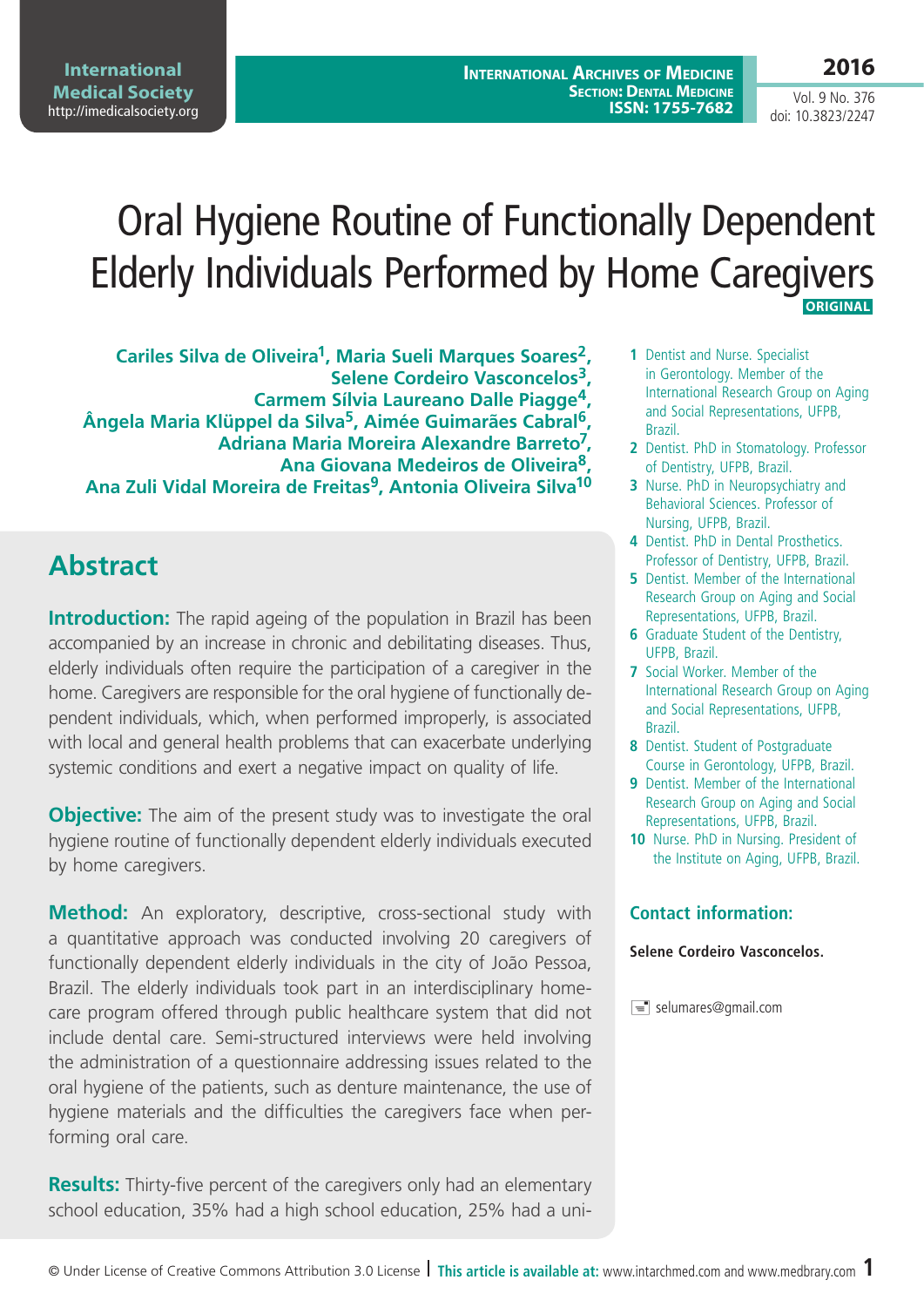Vol. 9 No. 376 doi: 10.3823/2247

versity education and 5% were illiterate; 80% had not received any information on oral hygiene care for functionally dependent elderly individuals; 55% were related to the patient and 45% were formal caregivers. Moreover, 55% of the caregivers reported difficulties performing oral health care for the elderly individuals. The use of an ordinary toothbrush and toothpaste was reported by 35% of the caregivers; these resources plus mouthwash were reported by 20% and 20% reported the use of mouthwash and other resources, such as gauze, cotton, diaper and a fingertip toothbrush. None of the caregivers reported using dental floss or a tongue cleaner and 60% did not remove the individual's dentures at night.

**Conclusion:** The caregivers interviewed demonstrated inadequate knowledge regarding the proper oral hygiene routine for functionally dependent elderly individuals. Moreover, care was based on empirical knowledge and guidance from the family. Thus, the inclusion of a dentist to the interdisciplinary team of the homecare program is recommended for the proper monitoring of oral health practices for elderly individuals and for carrying out educational activities for caregivers with the aim of improving the oral hygiene routine. It is believed that this study can contribute to the avoidance of local and systemic complications, thereby improving the quality of life of functionally dependent elderly individuals.

**Keywords** Home Nursing; Oral Hygiene; Frail Elderly, Caregivers.

## **Introduction**

As has occurred in other developing countries, the rapid, progressive increase in the elderly population in Brazil has led to a clear demographic transition that needs to be addressed adequately [1, 2]. Thus, governmental policies have been established to ensure care for the elderly, such as the Statute of the Elderly (Law 10.741/2003) and the National Policy for Elderly Health [3, 4].

The main problem identified in this population is the loss of functional capacity, which regards the physical and mental abilities necessary to execute basic and instrumental activities of daily living [5]. Moreover, the number of very elderly individuals has also grown and such individuals have specific health needs, including oral health care [6]

A homecare program was established by the Brazilian public healthcare system involving teams of doctors, nurses and nursing assistants who offer care for a particular period of time and train caregivers to provide continued care [7]. However, there is a need to include other health specialists, such as dentists. Moreover, the different contexts of elderly care require interdisciplinary and multidisciplinary approaches based on specific needs to ensure the prevention and detection of health problems [8].

Home caregivers are primarily responsible for the health of elderly individuals and constitute the link

#### **International Archives of Medicine SECTION: DENTAL MEDICINE ISSN: 1755-7682**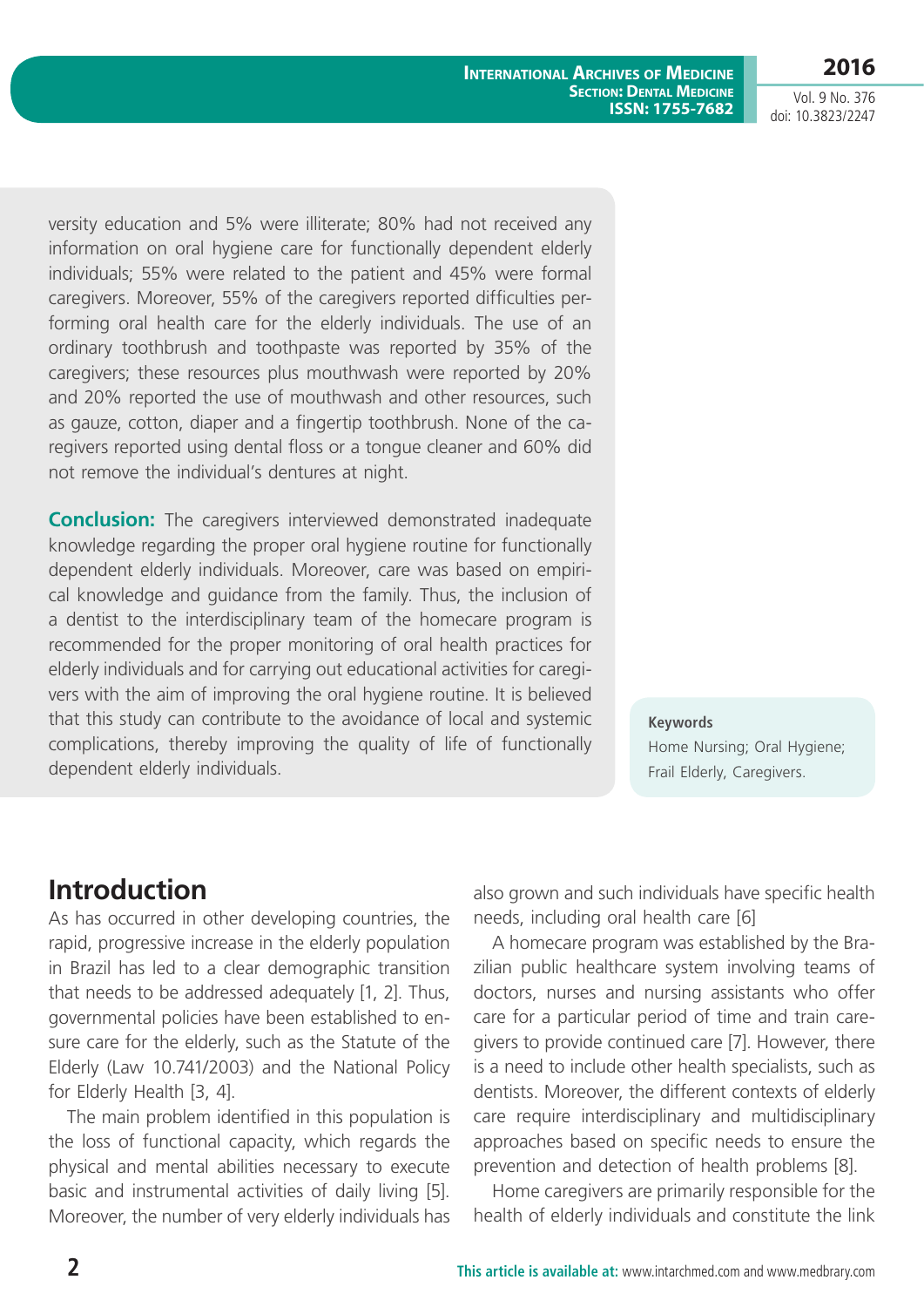**International Archives of Medicine SECTION: DENTAL MEDICINE ISSN: 1755-7682**

Vol. 9 No. 376 doi: 10.3823/2247

**2016**

between the family and multidisciplinary team. Caregivers should stimulate self-care, empowerment and autonomy based on the functional capacity of the elderly patient and take over the full responsibility of care when necessary [2]. Oral hygiene is one of the basic activities of self-care and, when performed improperly, is related to the occurrence of local and systemic diseases, with the consequent deterioration of general health and a reduction in quality of life [9]. However, caregivers can experience difficulties in managing the oral hygiene of elderly individuals due to the prioritization of other types of health care that are considered more complex. This situation is associated with a lack of knowledge and skill, which further hinder adequate oral hygiene, especially when the patient offers resistance [10].

The aim of the present study was to investigate the oral hygiene routine of functionally dependent elderly individuals performed by home caregivers. The knowledge generated by this study is hoped to enable improvements in the training of caregivers regarding the performance of this important task.

# **Method**

An exploratory, descriptive, cross-sectional study with a quantitative approach [11] was conducted at the homes of elderly individuals enrolled in the interdisciplinary homecare program offered by the public healthcare system in the city of João Pessoa, Brazil. This program does not offer oral care.

The sample of caregivers was obtained based on the records of elderly individuals in the homecare program ( $n = 30$ ). Twenty caregivers assisted functionally dependent individuals and composed the population of the present study. Despite the small sample size, the results could be generalized to situations with similar characteristics regarding functionally dependent elderly individuals, the difficulties caregivers face and the absence of a dentist on multidisciplinary homecare teams.

The inclusion criteria were male or female adults who provided direct, continuous care for functionally dependent elderly individuals enrolled in the homecare program. Caregivers with cognitive impairment or other medical condition that made it difficult to understand the questionnaire were excluded.

Data collection was conducted through semistructured interviews of the caregivers administered by a single researcher. The questionnaire addressed the oral hygiene routine, denture care, the use of materials and the difficulties the caregivers faced in performing oral care.

A descriptive analysis of the variables studied was conducted with the aid of the Statistical Package for the Social Sciences (SPSS, version 23.0).

This study received approval from the Human Research Ethics Committee of Health Sciences Center under process number 566/06 in compliance with the regulating norms governing research involving human subjects stipulated in Resolution 466/2012 of the Brazilian National Health Council. The participants were given clarifications regarding the objectives and were assured confidentiality and anonymity [12]. All participants signed a statement of informed consent.

#### **Results**

All caregivers were female. Mean age was 50 years, but 20% were older than 60 years of age and three of these caregivers had chronic diseases. Most caregivers (80%) had no technical training in healthcare. Only four caregivers had training: one nurse, one speech therapist and two nursing technicians **(Table 1)**.

All caregivers considered oral hygiene very important. The criteria used to perform the oral hygiene routine focused on empirical knowledge from the personal routine of the caregiver ( $n =$ 12; 60%), orientation from speech therapists (n  $= 4$ ; 20%) and guidance from the patient's family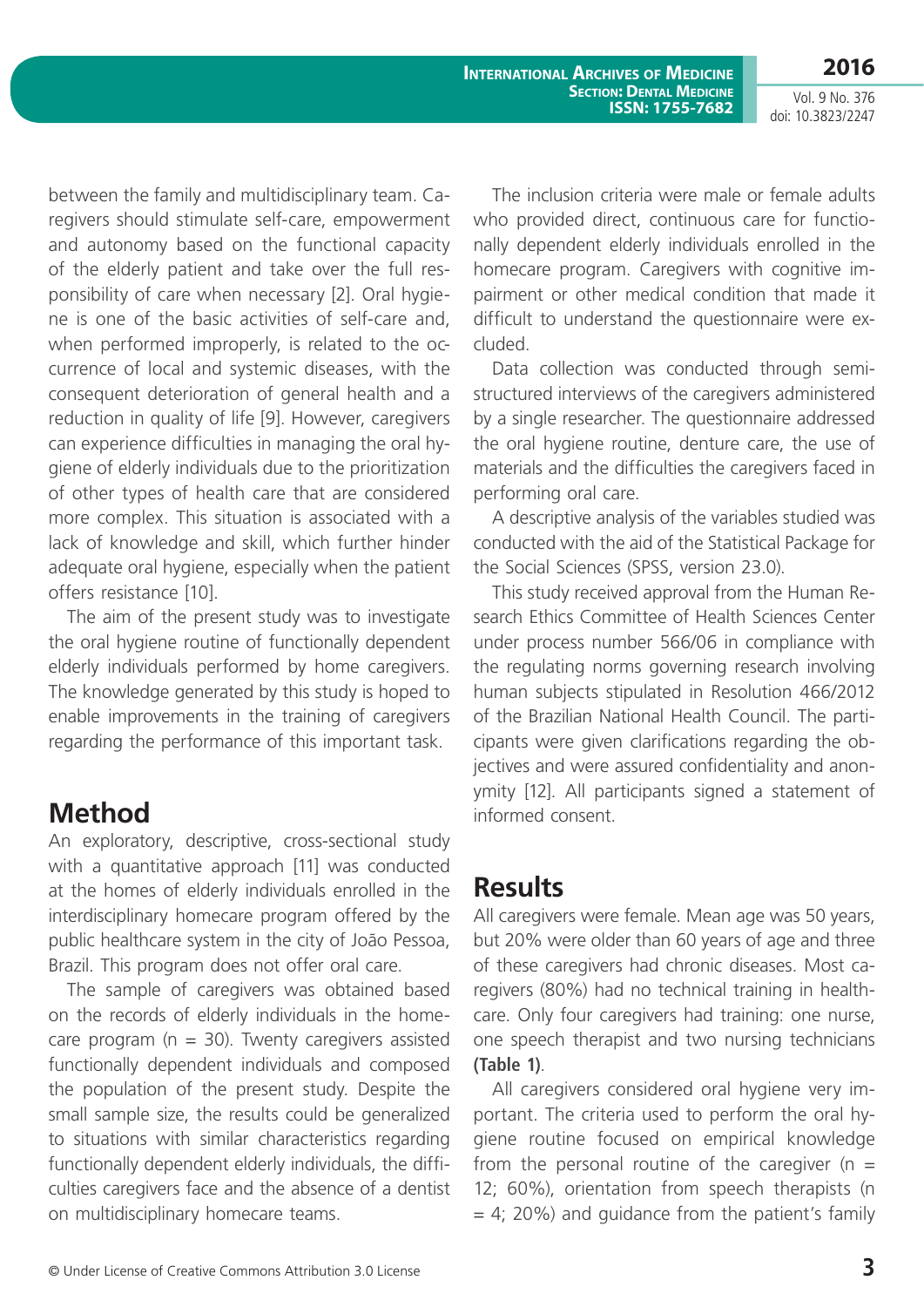Vol. 9 No. 376 doi: 10.3823/2247

| <b>Variable</b>                          | N                        | %         |
|------------------------------------------|--------------------------|-----------|
| Age Group                                |                          |           |
| 20 to 30 years                           | $\mathbf{1}$             | 5         |
| 31 to 40 years                           | $\overline{\mathcal{A}}$ | 20        |
| 41 to 50 years                           | 5                        | 25        |
| 51 to 60 years                           | 6                        | 30        |
| 61 to 70 years                           | $\mathcal{P}$            | 10        |
| Sex                                      |                          |           |
| Male                                     | $\bigcap$                | $\bigcap$ |
| Female                                   | 20                       | 100       |
| Level of Education                       |                          |           |
| <b>Illiterate</b>                        | $\mathbf{1}$             | 5         |
| <b>Elementary School</b>                 | 7                        | 35        |
| High School                              | 7                        | 35        |
| <b>Higher Level Education</b>            | 5                        | 25        |
| Relationship to Elderly Individual       |                          |           |
| Formal Caregiver with Health Training    | $\mathcal{P}$            | 10        |
| Formal Caregiver without Health Training | 7                        | 35        |
| Relative without Health Training         | 9                        | 45        |
| Relative with Health Training            | $\mathcal{P}$            | 10        |

**Table 1.** Profile of caregivers of functionally dependent elderly individuals.

 $(n = 2; 10\%)$ . Ten percent  $(n = 2)$  reported more than one source of knowledge. Regarding the time required to complete the procedure,  $50\%$  (n = 10) of the caregivers reported 1 to 5 minutes, 30%  $(n = 6)$  reported 5 to 10 minutes, 5%  $(n = 1)$  reported more than 10 minutes and 15%  $(n = 3)$ reported that the time varied. Seventy percent (n = 14) of the respondents reported performing the oral hygiene of the elderly individuals more than once a day,  $25\%$  (n = 5) reported performing the task once a day and  $5\%$  (n = 1) had not adopted any systematic frequency.

The most common material used for oral hygiene was toothpaste ( $n = 15$ ; 75%), followed by a common toothbrush ( $n = 13$ ; 65%) and mouthwash ( $n = 13$ )  $= 11$ ; 55%), with no report of the use of adapted or electric toothbrushes or tongue cleaners. Nine respondents (45%) reported other unconventional resources, such as gauze, cotton, diaper and a fingertip toothbrush. The main combination of material resources was a common toothbrush and toothpaste ( $n = 7$ ; 35%), followed by toothbrush, toothpaste and mouthwash ( $n = 4$ ; 20%), mouthwash and other material resources ( $n = 4$ ; 20%), toothpaste and other material resources ( $n = 1$ ; 5%) and toothpaste, mouthwash and other material resources (n = 1; 5%). Moreover, 10% (n = 2) made use of more than three materials. Eighty percent ( $n =$ 16) caregivers reported performing hygiene of the tongue, but none used a tongue cleaner;  $50\%$  (n = 8) used common a toothbrush,  $43.8\%$  (n = 7) used toothpaste,  $62.5\%$  (n = 10) used mouthwash and 56.2% ( $n = 9$ ) used other resources.

Only 25% ( $n = 5$ ) of caregivers assisted elderly who wore dentures; 20% ( $n = 1$ ) performed cleaning and disinfection once a day and 80% ( $n =$ 4) performed these procedures more than once a day. Denture cleaning was performed mainly after meals (n = 4; 80%), but 20% (n = 1) had no systematized time. A common toothbrush ( $n = 4$ ; 80%), stiff bristle brush for dentures ( $n = 1$ ; 20%) and toothpaste ( $n = 5$ ; 100%) were the material resources employed. No use of auxiliary resources was mentioned. Sixty percent  $(n = 3)$  of the caregivers did not remove the prosthesis at night. Among those who removed the prosthesis ( $n = 2$ ; 40%), half stored the dentures in recipients with water and half stored the dentures in recipients with mouthwash diluted in water.

In the total sample of caregivers, 55% ( $n = 11$ ) reported difficulties in the implementation of the oral hygiene routine. Among this subsample of caregivers, 72.7% ( $n = 8$ ) reported more than one type of difficulty, 81.8% ( $n = 9$ ) reported limited access to the oral cavity, 72.7% ( $n = 8$ ) reported that the elderly individuals were unable to assist in the execution of the procedure and  $63.6\%$  (n = 7) reported that the elderly individuals refused to submit themselves to the procedures. The majority of caregivers ( $n = 13$ ; 65%) had no standardized method for the implementation of the oral hygiene routine.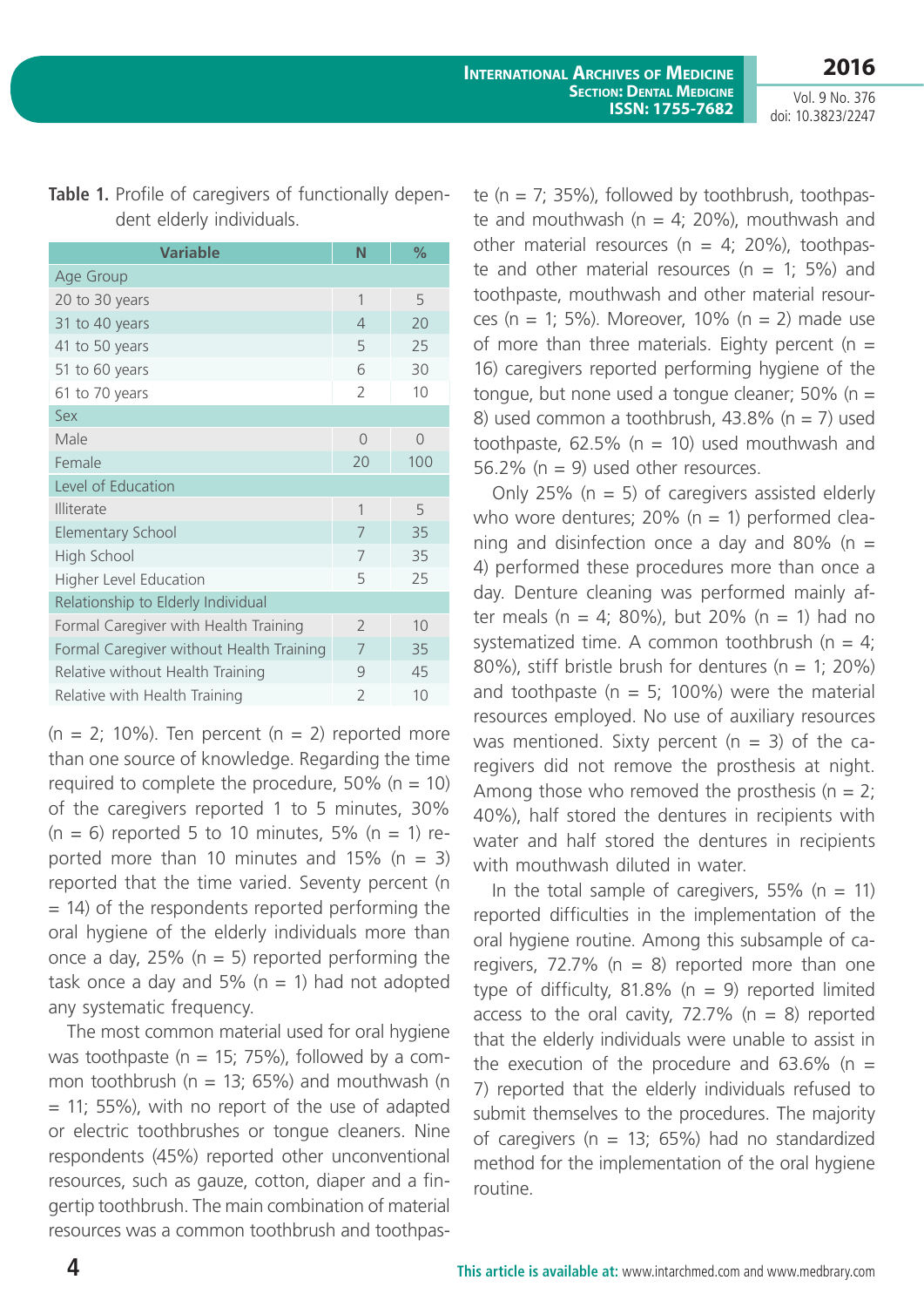**2016**

Vol. 9 No. 376 doi: 10.3823/2247

## **Discussion**

The investigation of the oral hygiene routine of functionally dependent elderly individuals performed by home caregivers enabled the identification of the difficulties caregivers face with regard to executing this procedures as well as a lack of knowledge on the systemic consequences of inadequate oral hygiene. The practices were mainly guided by the caregiver's empirical knowledge and/or orientation provided by family members. A lack of preparation for the management of functionally dependent elderly individuals as well as a lack of skills regarding the use of material resources and the systematization of the oral hygiene routine were the main findings of the present study.

Poor oral hygiene in elderly individuals has been related to nutritional problems and systemic conditions, such as cardiovascular disease and respiratory infection. Moreover, it is a cause of tooth decay and coated tongue and is associated with increases in hospitalization rates and healthcare costs, thereby compromising quality of life [9]. Thus, the oral hygiene routine for functionally dependent elderly individuals requires certain skills on the part of the caregiver [13].

Care in such cases is generally provided by family members, mostly women, which strengthens the role of the family as the primary source of social support and informal care [14-17]. In the present study, the predominance of female caregivers, aged 51 to 60 years old with a low level of education is in agreement with data described in previous studies [17, 18].

Over the decades, changes have been seen in this scenario of care, as caregivers of the elderly have become an integral part of the cultural aspect of exercising home care as a means of earning an income. However, the actions of the public and private sectors with regard to the support and qualification of caregivers remain limited [14, 15].

The dissonant behavior exhibited by the caregivers with regard to considering oral hygiene to be important and failures in the execution of this routine care was also identified previous studies [19, 20]. Such behavior was evidenced by the inadequate hygiene time, frequency and use of auxiliary materials as well as the problems reported in managing functionally dependent elderly individuals, such as difficulty gaining access to the oral cavity and a lack of cooperation on the part of the patient [10].

Treating coated tongue by proper cleaning is part of oral hygiene care and is essential to maintaining systemic health, particularly with regard to the prevention of respiratory infections. However, this aspect of oral care was overlooked by the caregivers, which is in agreement with the deficient tongue hygiene found in a previous study [21]. Likewise, shortcomings in the cleaning of a dental prosthesis, which is considered a potent biofilm reservoir, can lead to injuries to the surrounding mucosa, with harmful effects on the remaining teeth [21]. Therefore, caregivers of the elderly should be aware of appropriate care methods and cleaning materials for dentures and abutments [10].

The use of additional resources and techniques as well as the systematization of procedures can facilitate oral care, especially for less cooperative patients, making oral hygiene practice safer for the elderly patient as well as less tiring and stressful for the caregiver [9].

Considering the peculiarities and characteristics of health promotion for functionally dependent elderly individuals, poor oral health is a source of concern for geriatric dentists, as it has been associated with infection and the development of diseases with systemic repercussions [9]. Due to a lack of knowledge and skills, caregivers do not understand the harmful consequences of poor oral hygiene to the health of elderly individuals [22]. Thus, in addition to adequate training, a continuing education program in oral health for caregivers is very important to meeting the specific demands of the geriatric public [13, 14, 22, 23]. Challenges regarding the oral hygiene rou-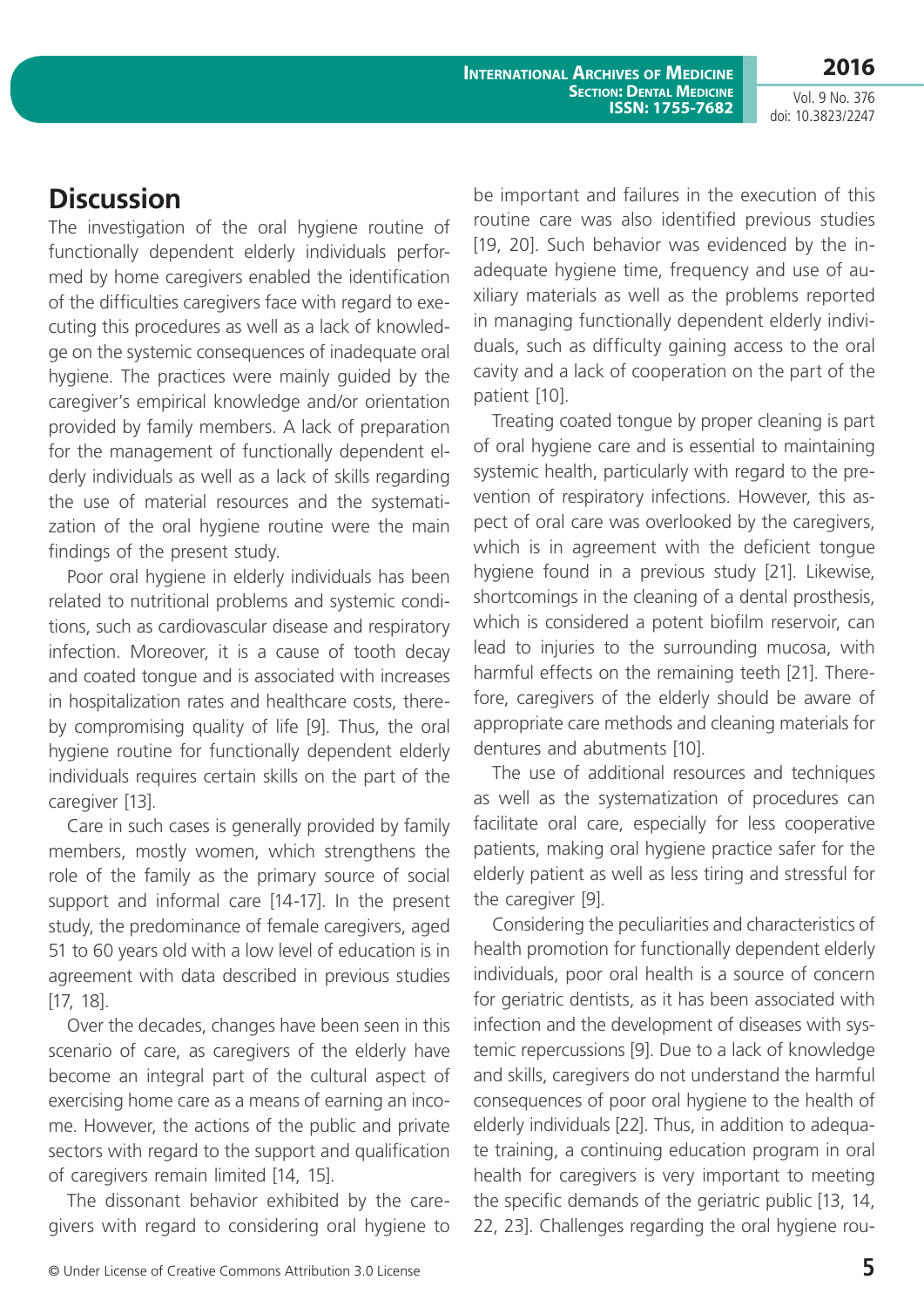**International Archives of Medicine SECTION: DENTAL MEDICINE ISSN: 1755-7682** **2016**

Vol. 9 No. 376 doi: 10.3823/2247

tine are related to the health conditions of the elderly, the caregivers themselves and the underlying socio-cultural context. To meet these challenges, actions that include all people involved in the care of the elderly are recommended, along with specific public policies and intersectoral collaboration for the promotion of oral health in this portion of the population [15].

The present study demonstrates the need to include the investigation of the oral hygiene routine of functionally dependent elderly individuals in the planning of integral health care for this population. Moreover, the findings are in agreement with data described in a previous study that identified a failure among caregivers to include an adequate oral hygiene routine as part of their daily tasks [24, 25].

## **Conclusion**

The present study investigated the oral hygiene routine of functionally dependent elderly individuals performed by home caregivers. The caregivers organized the care routine primarily based on their own knowledge and/or guidance provided by the family. However, a lack of technical and scientific knowledge regarding the performance of these procedures and the use of material resources was identified, along with difficulties in the management and systematization of the oral hygiene routine. Moreover, the caregivers did not demonstrated adequate understanding of the relationship between poor oral hygiene and the harmful systemic consequences for functionally dependent elderly individuals.

#### **Recommendations**

The present findings underscore the need to include a dentist in the interdisciplinary homecare team to monitor the oral health care of elderly individuals, perform direct clinical interventions and ensure the permanent education of the caregivers responsible for the oral hygiene routine. Expert support would enable actions based on the specific needs of each elderly individual, with the avoidance or minimization of local or systemic diseases stemming from inadequate oral hygiene.

## **References**

- **1.** Dawalibi NW, Anacleto GMC, Witter C, Goulart RMM, Aquino RC. Envelhecimento e qualidade de vida: análise da produção científica da SciELO. Estud psicol. 2013; 30(3):393-403.
- **2.** Floriano LA, Azevedo RCS, Reiners AAO, Sudré MRS. Cuidado realizado pelo cuidador familiar ao idoso dependente, em domicílio, no contexto da estratégia de saúde da família. Texto Contexto Enferm. 2012; 21(3):543-8.
- **3.** Brasil. Lei federal nº 10.741, de 01 de outubro de 2003. Estatuto do idoso. Brasília, DF: Secretaria Especial dos Direitos Humanos. 2004.
- **4.** Ministério da saúde (Brasil). Política Nacional de Saúde da Pessoa Idosa. Portaria Nº 2.528, de 19 de outubro de 2006. Brasília (DF). 2006.
- **5.** Ministério da Previdência Social (Brasil). Estudos: Envelhecimento e Dependência: Desafios para a Organização da Proteção Social. Brasília. 2008; 28:160.
- **6.** Azenha MR, Handem RH, Lacerda SA, Bueno EG. Estudo epidemiológico da saúde bucal da população idosa. IJD. Int J Dent. 2011; 10(4):228-33.
- **7.** Ministério da Saúde (Brasil). Internação Domiciliar no âmbito do SUS. Portaria nº 2.529 de 19 de Outubro de 2006. Institui a Internação Domiciliar no âmbito do SUS. Brasília (DF). 2006.
- **8.** Arnaldo SM, Abreu LC, Oliveira AYM, Delfino JAS, Matias ACX, Silva MA, et al. Analysis of the Action Strategies of the Brazilian National Health Policy of the Elderly from the Perspective of Nurses. Int Arc Med. 2016; 9(71):1-11.
- **9.** Kuo YM, Yen M, Fetzer S, Chiang LC, Shyu YI, Lee TH, et al. A home-based training programme improves family caregivers' oral care practices with stroke survivors: a randomized controlled trial. Int J Dent Hygiene. 2016; 14:82-91
- **10.** Zellmer M, Gahnberg L, Ramberg P. Prevalence of halitosis in elderly living in nursing homes. Int J Dent Hygiene. 2016; 14(4):295-300.
- **11.** Estrela, C. Metodologia científica: ensino e pesquisa odontológica. 2. ed. São Paulo: Artes Médicas; 2005.
- **12.** Conselho Nacional de Saúde (Brasil). Resolução n° 466, de 12 de dezembro de 2012. Aprova normas regulamentadoras de pesquisas envolvendo seres humanos. Brasília: Diário Oficial da União; 2013.
- **13.** Lewis A, Wallace J, Deutsch A, King P. Improving the oral health of frail and functionally dependent eldery. Austr Dent J. 2015; 60 Suppl 1:S 95-105.